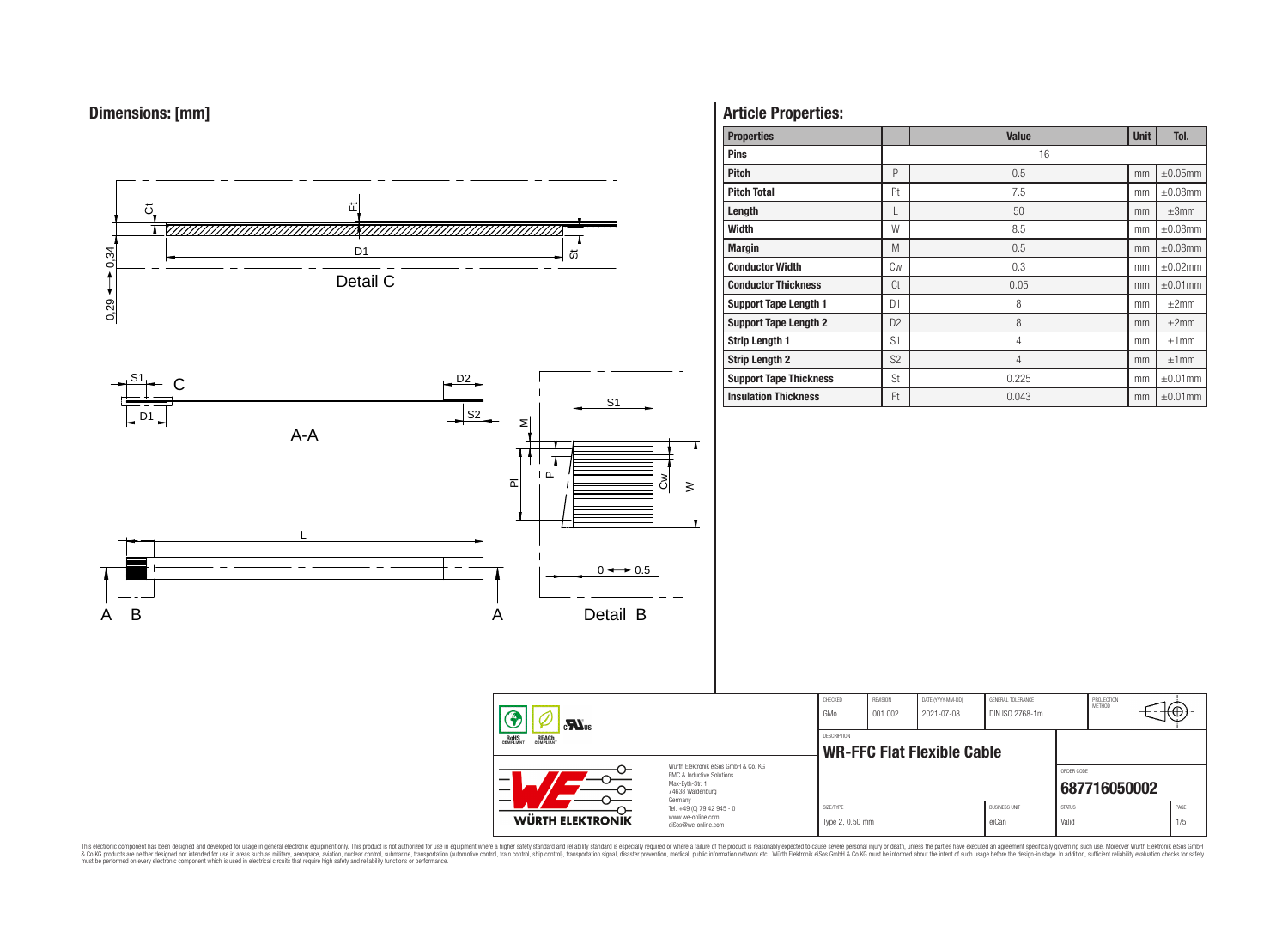## **Kind Properties:**

| <b>Duruping</b> | ററ<br>20 Mating cycles |
|-----------------|------------------------|

# **Material Properties:**

| IVIALEITAI PTODEITIES. |             |  | <b>cULus Approval</b>        | E328849 |
|------------------------|-------------|--|------------------------------|---------|
| l Insulator Material   | PET (White) |  |                              |         |
| Tape Material          | PET (Blue)  |  | <b>Packaging Properties:</b> |         |
| l Contact Material     | Copper      |  | Packaging                    | Bag     |
| <b>Contact Plating</b> | 1 in        |  |                              |         |

# **General Information:**

| Operating Temperature                   | -30 up to +105 $^{\circ}$ C |
|-----------------------------------------|-----------------------------|
| <b>Heat Resistance</b>                  | 110 °C x 96 HRS             |
| <b>Flammability Rating according to</b> | UL SUB.758                  |
| <b>Moisture Resistance</b>              | 40 °C, 95 % RH x 96 HRS     |

# **Electrical Properties:**

| <b>Properties</b>            |           | <b>Test conditions</b> | Value | <b>Unit</b> | Tol. |
|------------------------------|-----------|------------------------|-------|-------------|------|
| <b>Rated Current</b>         | 'R        |                        | 0.5   | А           | max. |
| <b>Working Voltage</b>       |           |                        | 60    |             |      |
| <b>Insulation Resistance</b> | $R_{ISO}$ | 500 V (DC)             | 1000  | $M\Omega/m$ | min. |
| <b>Withstanding Voltage</b>  |           | min No Breakdown       | 500   | V(AC)       |      |
| <b>Conductor Resistance</b>  | R         |                        | 1.4   | $\Omega/m$  | max. |
| <b>Contact Resistance</b>    | R         |                        | 20    | mΩ          | max. |

# **Mechanical Properties:**

| <b>Properties</b>              | <b>Test conditions</b> | <b>Value</b> | <b>Unit</b>       | Tol. |
|--------------------------------|------------------------|--------------|-------------------|------|
| <b>Elongation of Insulator</b> |                        | 60           | $\frac{0}{0}$     | min. |
| <b>Tensile strength</b>        |                        | 35           | N/mm <sup>2</sup> | min. |
| <b>Flexing test</b>            | $180^\circ$            | 20           | Times             | min. |
| <b>Abrasion</b>                |                        | 10000        | Times             | min. |

# **Certification: RoHS Approval RoHS Approval Compliant** [2011/65/EU&2015/863] **REACh Approval REACh Approval Conform or declared [(EC)1907/2006]**

# **Packaging Properties:**<br>Packaging

| $\mathbf{M}$ <sub>us</sub><br><b>REACH</b><br>COMPLIANT<br><b>ROHS</b><br>COMPLIANT                      |                                                                                   | CHECKED<br>GMo               | REVISION<br>001.002 | DATE (YYYY-MM-DD)<br>2021-07-08 | GENERAL TOLERANCE<br>DIN ISO 2768-1m |                        | PROJECTION<br>METHOD | tΨ.         |
|----------------------------------------------------------------------------------------------------------|-----------------------------------------------------------------------------------|------------------------------|---------------------|---------------------------------|--------------------------------------|------------------------|----------------------|-------------|
|                                                                                                          |                                                                                   | DESCRIPTION                  |                     | WR-FFC Flat Flexible Cable      |                                      |                        |                      |             |
| Würth Flektronik eiSos GmbH & Co. KG<br>EMC & Inductive Solutions<br>Max-Evth-Str. 1<br>74638 Waldenburg |                                                                                   |                              |                     |                                 |                                      | ORDER CODE             | 687716050002         |             |
| <b>WÜRTH ELEKTRONIK</b>                                                                                  | Germany<br>Tel. +49 (0) 79 42 945 - 0<br>www.we-online.com<br>eiSos@we-online.com | SIZE/TYPE<br>Type 2, 0.50 mm |                     |                                 | <b>BLISINESS LINIT</b><br>eiCan      | <b>STATUS</b><br>Valid |                      | PAGE<br>2/5 |

This electronic component has been designed and developed for usage in general electronic equipment only. This product is not authorized for subserved requipment where a higher selection equipment where a higher selection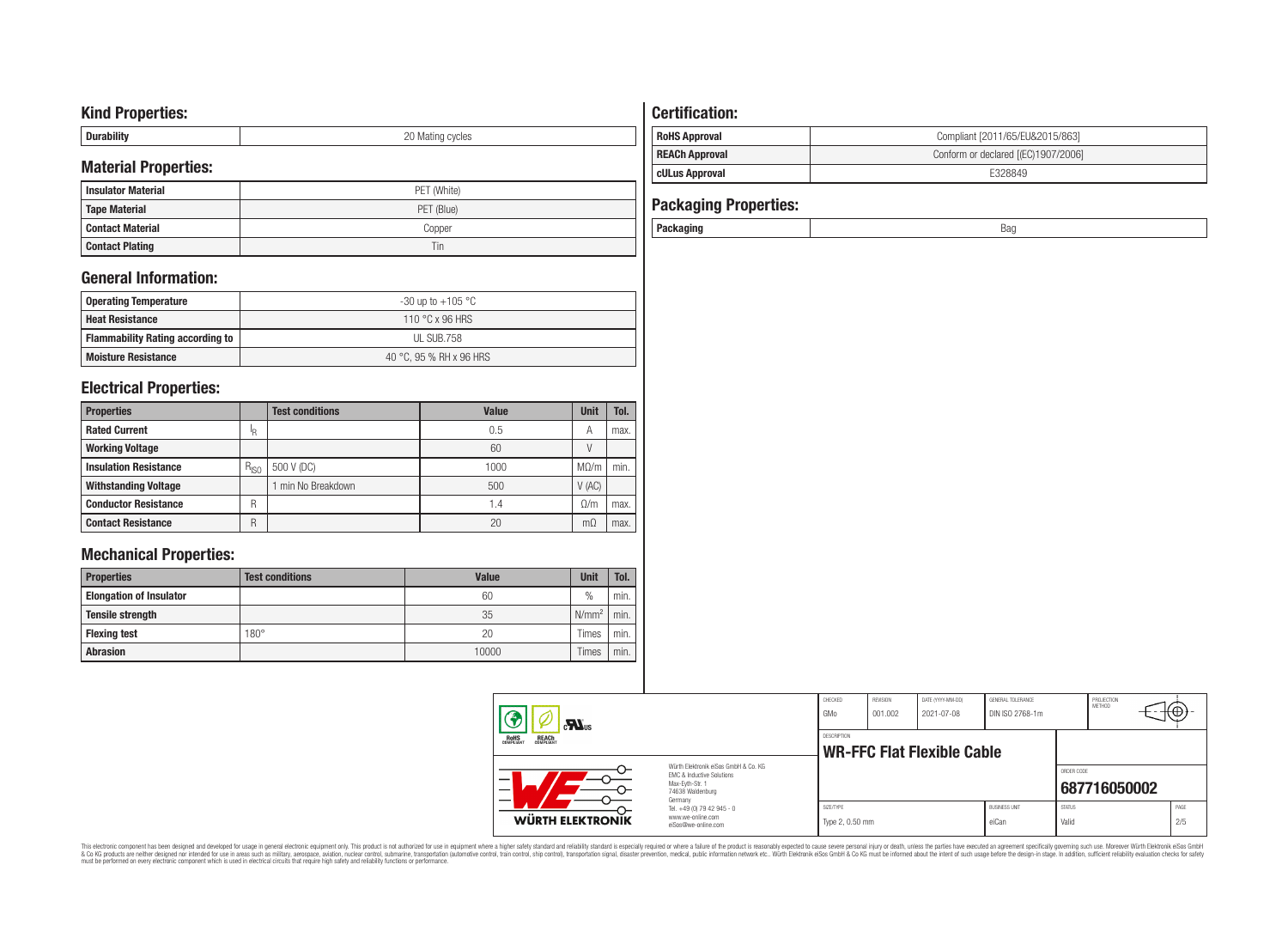

 $\equiv$ 

| WÜRTH ELEKTRONIK                           | www.we-online.com<br>eiSos@we-online.com                         | Type 2, 0.50 mm |                            |                                   | eiCan                                | Valid         |                      | 3/5    |
|--------------------------------------------|------------------------------------------------------------------|-----------------|----------------------------|-----------------------------------|--------------------------------------|---------------|----------------------|--------|
|                                            | Germany<br>Tel. +49 (0) 79 42 945 - 0                            | SIZE/TYPE       |                            |                                   | <b>BUSINESS UNIT</b>                 | <b>STATUS</b> |                      | PAGE   |
|                                            | EMC & Inductive Solutions<br>Max-Evth-Str. 1<br>74638 Waldenburg |                 |                            |                                   |                                      |               | 687716050002         |        |
|                                            | Würth Elektronik eiSos GmbH & Co. KG                             |                 |                            |                                   |                                      | ORDER CODE    |                      |        |
| OHS<br>Pliant<br><b>REACH</b><br>COMPLIANT |                                                                  |                 |                            | <b>WR-FFC Flat Flexible Cable</b> |                                      |               |                      |        |
| €<br>$\mathbf{r}$                          |                                                                  |                 |                            |                                   |                                      |               |                      |        |
|                                            |                                                                  | CHECKED<br>GMo  | <b>REVISION</b><br>001.002 | DATE (YYYY-MM-DD)<br>2021-07-08   | GENERAL TOLERANCE<br>DIN ISO 2768-1m |               | PROJECTION<br>METHOD | ⊤י (⊕⊤ |

This electronic component has been designed and developed for usage in general electronic equipment only. This product is not authorized for subserved requipment where a higher selection equipment where a higher selection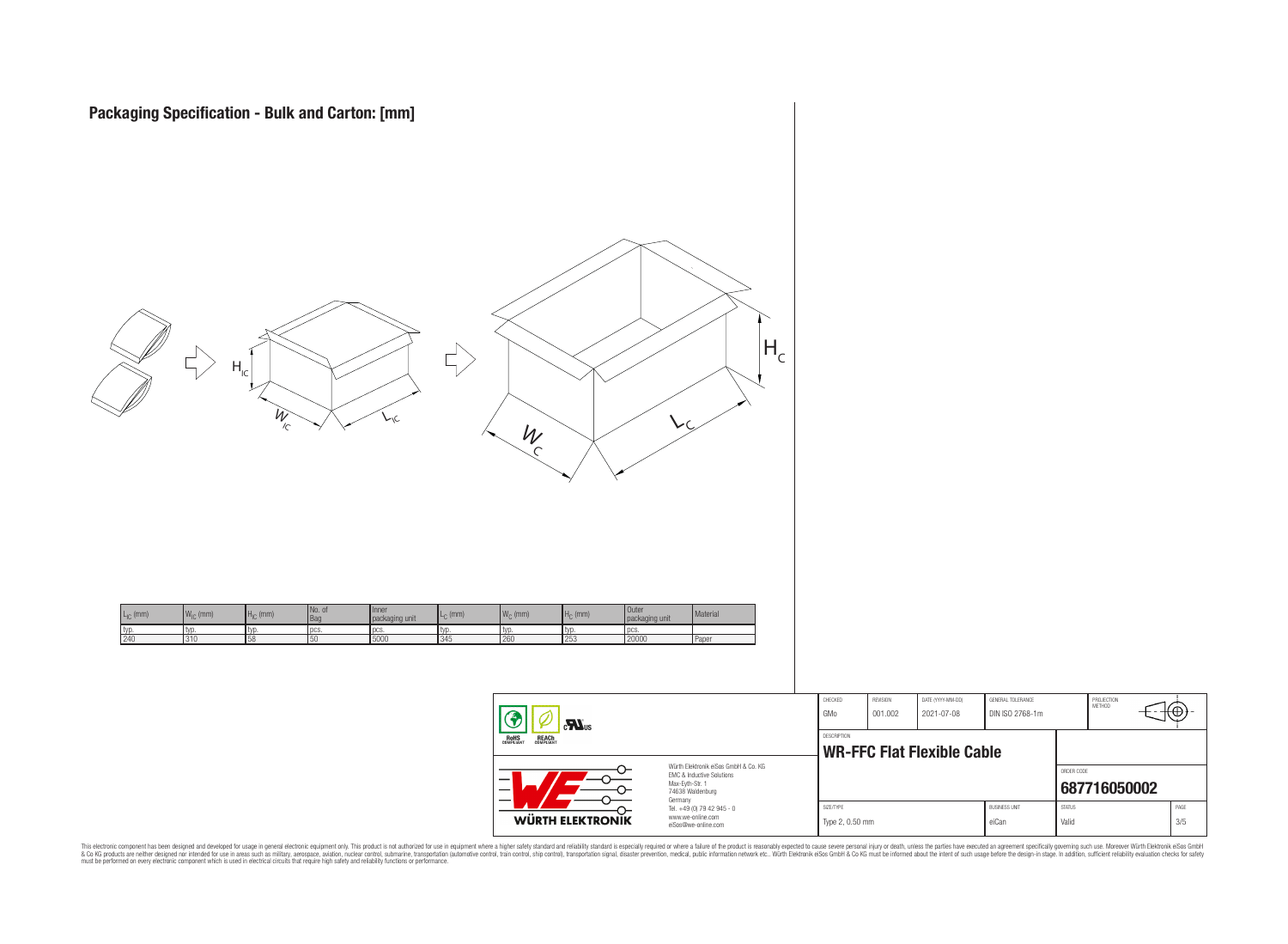## **Cautions and Warnings:**

## **The following conditions apply to all goods within the product series of the Connectors of Würth Elektronik eiSos GmbH & Co. KG:**

#### **General:**

- This mechanical component is designed and manufactured for use in general electronic equipment.
- Würth Elektronik must be asked for written approval (following the PPAP procedure) before incorporating the components into any equipment in fields such as military, aerospace, aviation, nuclear control, submarine, transportation (automotive control, train control, ship control), transportation signal, disaster prevention, medical, public information network, etc. where higher safety and reliability are especially required and/or if there is the possibility of direct damage or human injury.
- Mechanical components that will be used in safety-critical or high-reliability applications, should be pre-evaluated by the customer.
- The mechanical component is designed and manufactured to be used within the datasheet specified values. If the usage and operation conditions specified in the datasheet are not met, the component may be damaged or dissolved.
- Do not drop or impact the components, the component may be damaged.
- Prevent any damage or scratches on the component, especially on the actuator.
- Direct mechanical impact to the product shall be prevented (e.g overlapping of the PCB's).
- Würth Elektronik products are qualified according to international standards, which are listed in each product reliability report. Würth Elektronik does not warrant any customer qualified product characteristics beyond Würth Elektroniks' specifications, for its validity and sustainability over time.
- The responsibility for the applicability of the customer specific products and use in a particular customer design is always within the authority of the customer. All technical specifications for standard products do also apply to customer specific products.
- The mechanical component is designed to be used along with Würth Elektronik counterparts and tools. Würth Elektronik cannot ensure the reliability of these components while being used with other products.

## **Product Specific:**

#### **Soldering:**

- The solder profile must comply with the technical product specifications. All other profiles will void the warranty.
- All other soldering methods are at the customers' own risk.

#### **Cleaning and Washing:**

- Washing agents used during the production to clean the customer application might damage or change the characteristics of the component, body, pins and termination. Washing agents may have a negative effect on the long-term functionality of the product.
- Using a brush during the cleaning process may deform function relevant areas. Therefore, we do not recommend using a brush during the PCB cleaning process.

#### **Potting and Coating:**

• If the product is potted in the customer application, the potting material might shrink or expand during and after hardening. Shrinking could lead to an incomplete seal, allowing contaminants into the components. Expansion could damage the components. We recommend a manual inspection after potting or coating to avoid these effects.

#### **Storage Conditions:**

- A storage of Würth Elektronik products for longer than 12 months is not recommended. Within other effects, the terminals may suffer degradation, resulting in bad solderability. Therefore, all products shall be used within the period of 12 months based on the day of shipment.
- Do not expose the components to direct sunlight.
- The storage conditions in the original packaging are defined according to DIN EN 61760-2.
- The storage conditions stated in the original packaging apply to the storage time and not to the transportation time of the components.

#### **Packaging:**

• The packaging specifications apply only to purchase orders comprising whole packaging units. If the ordered quantity exceeds or is lower than the specified packaging unit, packaging in accordance with the packaging specifications cannot be ensured.

#### **Handling:**

- Do not repeatedly operate the component with excessive force. It may damage or deform the component resulting in malfunction.
- In the case a product requires particular handling precautions, in addition to the general recommendations mentioned here before, these will appear on the product datasheet
- The temperature rise of the component must be taken into consideration. The operating temperature is comprised of ambient temperature and temperature rise of the component.The operating temperature of the component shall not exceed the maximum temperature specified.

These cautions and warnings comply with the state of the scientific and technical knowledge and are believed to be accurate and reliable. However, no responsibility is assumed for inaccuracies or incompleteness.

| $\mathbf{r}$                                                                                                  |                                                                                   | CHECKED<br>GMo                                          | <b>REVISION</b><br>001.002 | DATE (YYYY-MM-DD)<br>2021-07-08 | GENERAL TOLERANCE<br>DIN ISO 2768-1m |                        | PROJECTION<br>METHOD | ₩           |
|---------------------------------------------------------------------------------------------------------------|-----------------------------------------------------------------------------------|---------------------------------------------------------|----------------------------|---------------------------------|--------------------------------------|------------------------|----------------------|-------------|
| ROHS<br>COMPLIANT<br><b>REACH</b><br>COMPLIANT                                                                |                                                                                   | <b>DESCRIPTION</b><br><b>WR-FFC Flat Flexible Cable</b> |                            |                                 |                                      |                        |                      |             |
| Würth Elektronik eiSos GmbH & Co. KG<br>EMC & Inductive Solutions<br>–<br>Max-Eyth-Str. 1<br>74638 Waldenburg |                                                                                   |                                                         |                            |                                 |                                      | ORDER CODE             | 687716050002         |             |
| <b>WÜRTH ELEKTRONIK</b>                                                                                       | Germany<br>Tel. +49 (0) 79 42 945 - 0<br>www.we-online.com<br>eiSos@we-online.com | SIZE/TYPE<br>Type 2, 0.50 mm                            |                            |                                 | <b>BUSINESS UNIT</b><br>eiCan        | <b>STATUS</b><br>Valid |                      | PAGE<br>4/5 |

This electronic component has been designed and developed for usage in general electronic equipment only. This product is not authorized for use in equipment where a higher safety standard and reliability standard si espec & Ook product a label and the membed of the seasuch as marked and as which such a membed and the such assume that income in the seasuch and the simulation and the such assume that include to the such a membed and the such